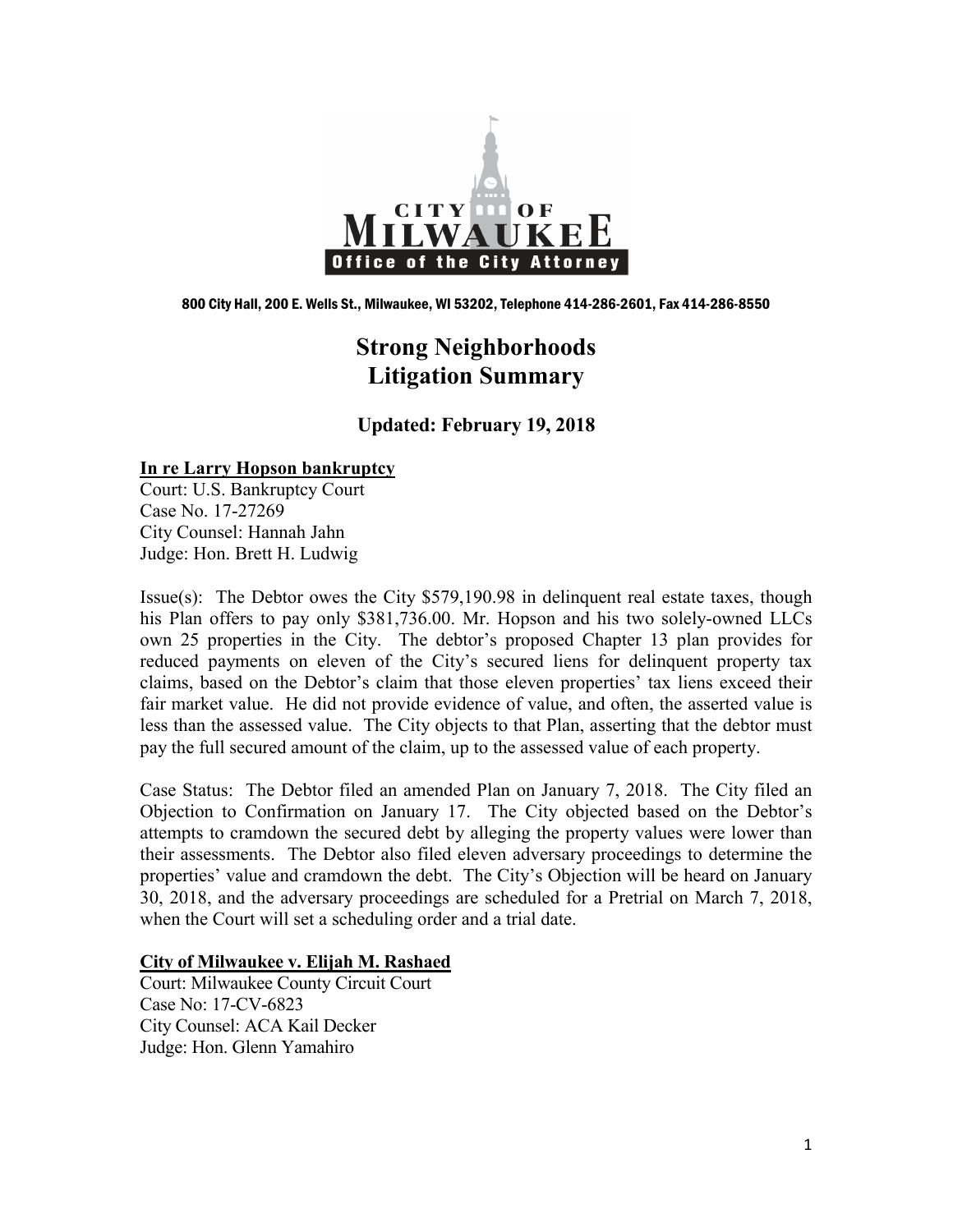Issue(s): Public nuisance landlord violates ATCP laws and fails to maintain property conditions; also uses LLCs to insulate himself from consequences of his actions.

Summary of Case: The city sued Elijah Mohammad Rashaed and 18 of his entities that own property in Milwaukee seeking an injunction that prohibits him from managing properties, collecting rent, and acquiring or conveying property. The city seeks to get a receiver appointed to manage the properties and then sell them to pay for the cost of the receivership and satisfy all liens.

Case Status: Rashaed failed to leave the Milwaukee landlord business by January 18, 2018, so the CAO filed a motion for appointment of a property manager to run his operations and wind down business for him. A hearing is scheduled for Feb. 23, 2018.

### **In re City Wide Investments, LLC bankruptcy**

Court: U.S. District Court for the Eastern District of Wisconsin Case No. 17-cv-1403 City Counsel: Hannah Jahn Judge: Hon. Pamela Pepper

Issue(s): City Wide Investments, LLC filed bankruptcy to get back property located at 8940 N. Michele St. Property was part of an In Rem tax lien foreclosure proceeding brought by the City of Milwaukee and has since been sold to a 3<sup>rd</sup> party. After trial on September 19<sup>th</sup>, 2017, the Court found that the fair market value of the property at the time of transfer was \$330,000, and consequently, ordered a judgment in favor of the Plaintiff in the amount of \$280,894.56.

Status: City appealed to the District Court. Briefing completed; awaiting decision.

## **In re James Miicke bankruptcy**

Court: U.S. Bankruptcy Court Case No. 17-23177 City Counsel: Hannah Jahn Judge: Hon. Susan V. Kelley

Issue(s): The debtor's proposed Chapter 13 plan provides for payment of only a small portion of outstanding municipal court judgments as an unsecured claim. The City has objected to this plan, asserting that the debtor can afford, and should be required, to pay much more, if not all, of the outstanding judgment amounts. To address the City's objections, the debtor filed an amended Plan on October 12, 2017. That includes a proposal to sell four properties.

Status: The Debtor filed an amended plan which satisfies the City's interests in agreeing to pay 100% of the City's unsecured claim. According to the Plan, the Debtor (with the help of a realtor) listed four rental properties (of the seven total properties Mr. Miicke and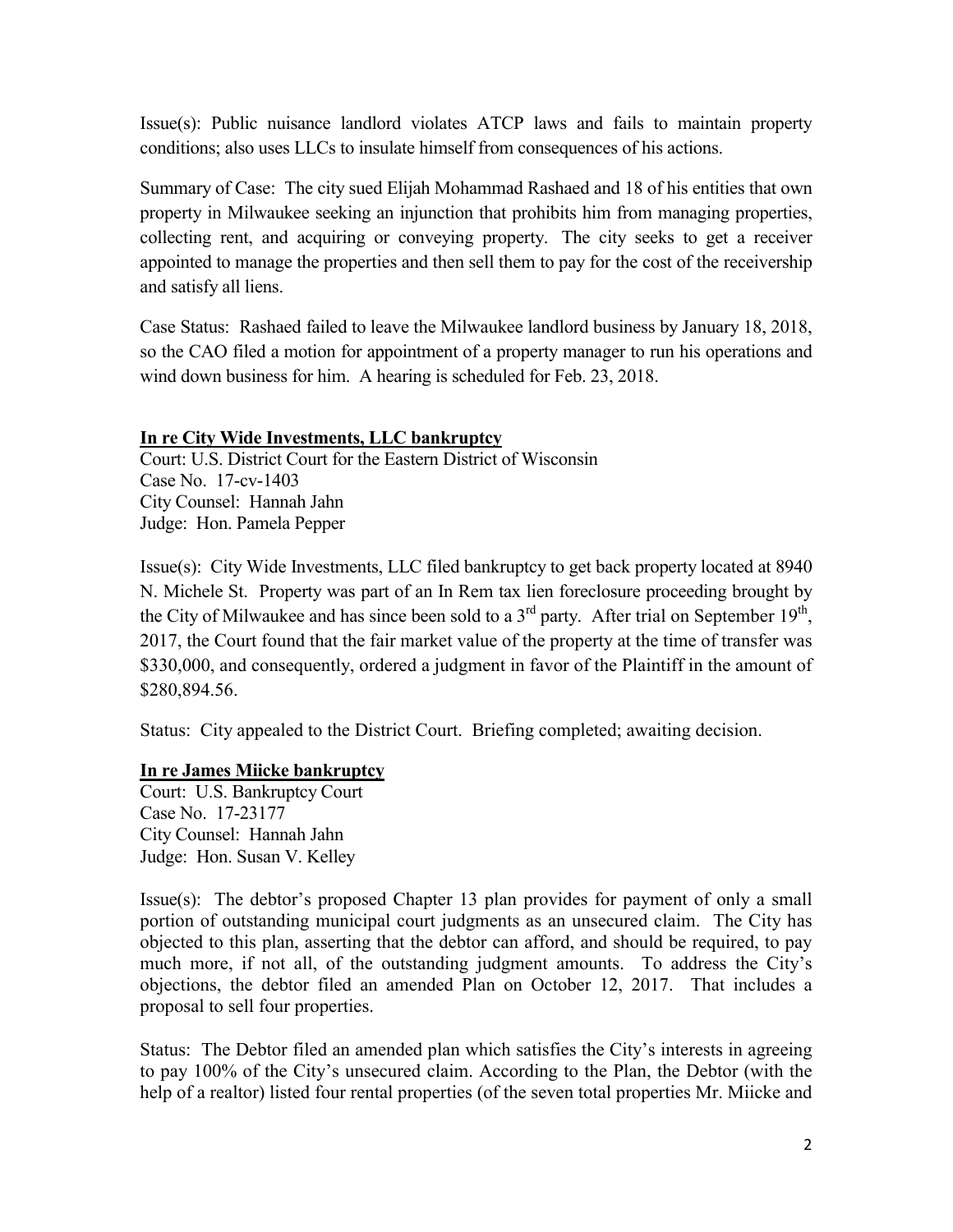his associated entities own in the City) at listing prices of at least the assessed value. The proceeds of the sales, in addition to Mr. Miicke's disposable income, will pay the claims. Because the current Plan proposes to pay 100% of City's unsecured claim (unlike the first Plan), the City has no objection, and the City Attorney's Office will monitor the case for payments.

#### **City of Milwaukee v. Richard A. Williams and Jacquline Kiefer**

Court: Milwaukee County Circuit Court Case No: 17-CV-5472 City Counsel: ACA Heather Hecimovich Hough Judge: Hon. Rebecca Dallet

Issue(s): City files bawdy house nuisance litigation under Wis. Stat. 823.09 for prostitution related activity occurring at the property.

Summary of Case: Since 2012, property owner-occupant allows prostitution activity to occur at the property.

Case Status: City forced sale of property to vetted third party buyer, case dismissed.

# **Linda Flores vs. City of Milwaukee**

Court: Milwaukee County Circuit Court Case No: 17-CV-4556 City Counsel: ACA Kail Decker Judge: Hon. Claire Fiorenza

Issue(s): A property owner sought order to prohibit the City from razing a building that was deemed to be dilapidated.

Summary of Case: The owner wishes to repair the property and the City is working with her to give her a reasonable opportunity to do so.

Case Status: The owner successfully rehabilitated the property at 1325 S.  $11<sup>th</sup>$  St. The parties stipulated to release the raze order and dismiss the case against the City. CASE CLOSED

## **City of Milwaukee v. Hampton Avenue Group LLC**

Court: Milwaukee County Circuit Court Case No: 17-CV-004388 City Counsel: Nicholas DeSiato Opposing Counsel: Unknown (recently filed) Judge: Judge John DiMotto

Issue(s): Sale and manufacture of K2 at convenience store

Summary of Case: After a nine month investigation with federal, state and local authorities regarding the sale of K2 (i.e. synthetic cannabinoids), DEA and MPD executed a search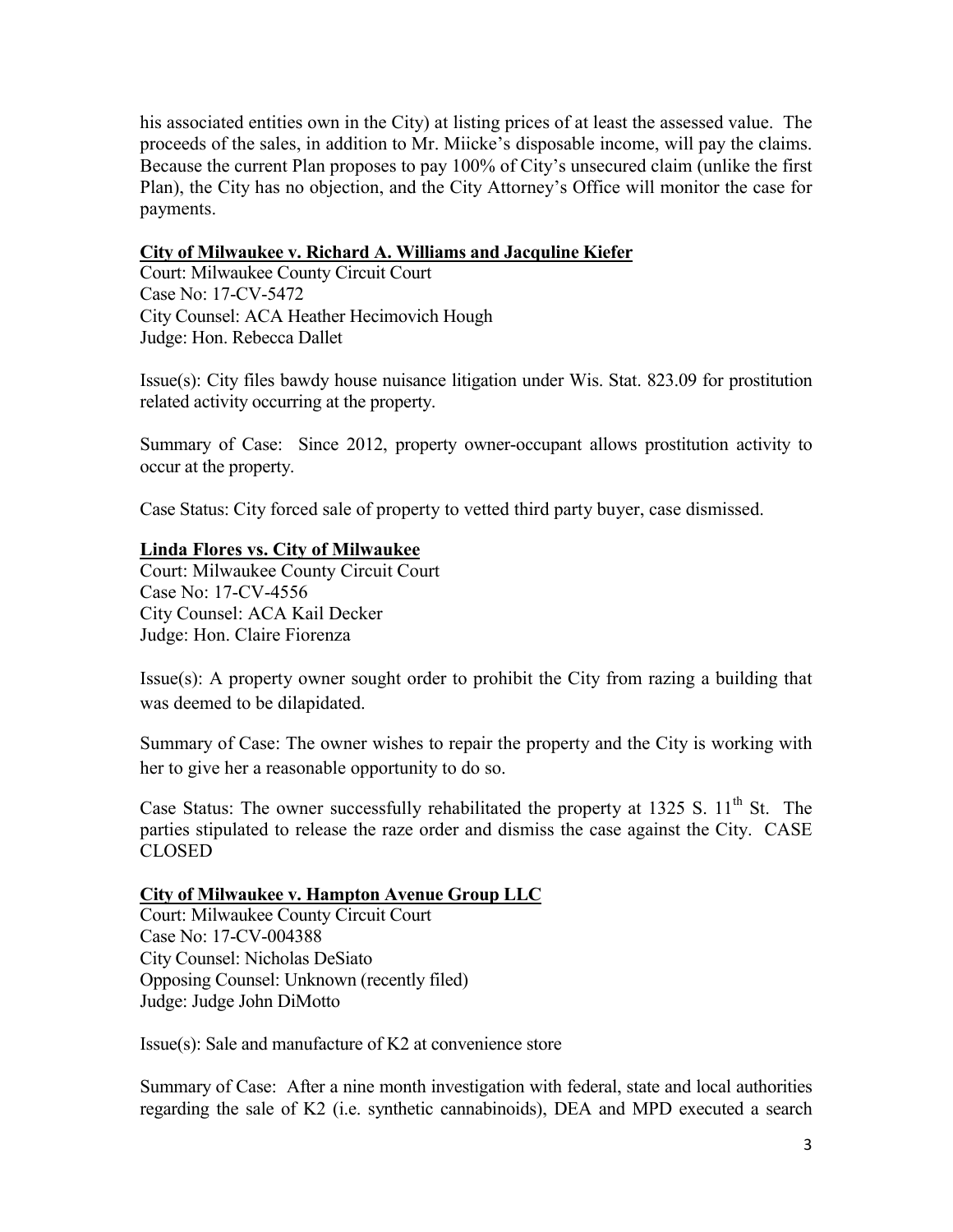warrant on the convenience store Food Town Mini Mart on May 23, 2017. The search warrant resulted in the seizure of over 1,800 packets of K2, drug paraphernalia and equipment used to manufacture K2. In addition, the Department of Revenue seized over 4,000 boxes of illegal tobacco. On May 26, 2017, the CAO filed drug house litigation to close and seize the property.

Case Status: After a court trial and briefing, on November 14, 2017, the circuit court found the property to be a drug house and ordered it seized by the City and sold. Now that the statute of limitations to appeal has expired, we are awaiting a court order to allow a receiver to oversee the sale of the property to an unrelated third-party buyer.

### **City of Milwaukee v. Kenneth D. Churchill, III**

Court: Milwaukee County Circuit Court Case No. 17-CV-1135 City Counsel: Heather Hecimovich Hough Opposing Counsel: Terry Teper, Bryan Ward Judge: Rebecca Dallet

Issue(s): Since 2011, Churchill's 12 City property holdings have received 11 drug house designations and Churchill has failed to abate the drug, nuisance and prostitution activity at his property holdings. In addition, Churchill has numerous outstanding code violations that have not been corrected and have been open since 2015. The City also alleges that Mr. Churchill has direct involvement with the drug activity occurring at his rental properties.

Summary of Case: The City sued Churchill under Wis. Stat. § 823.02, alleging that Churchill's mismanagement of his properties constitutes a public nuisance; under Wis. Stat. § 823.09 alleging that the properties are Bawdy House nuisance, § 823.113 alleging that the properties are a drug house nuisance, and also that the properties are a nuisance per se due to the number of outstanding code violations and municipal citations attached to the properties.

Case Status: Defendant is selling off properties; 8 of the 12 properties have sold as of February 2018. Proceeds are being held in receiver's trust account. Trial set for June, 2018.

## **In re. Paul M. Bachowski bankruptcy**

Court: United States Bankruptcy Court Eastern District of Wisconsin Case No: 16-30646-beh; Ch. 13 City Counsel: Kevin P. Sullivan Opposing Counsel: Todd C. Esser Judge: Beth E. Hanan

Issue(s): The City has sought relief from automatic stay with respect to the 16 parcels Debtor proposes to sell ("Relief Stay') and has objected to confirmation of his plan with respect to Debtor's remaining 17 parcels ("Objection").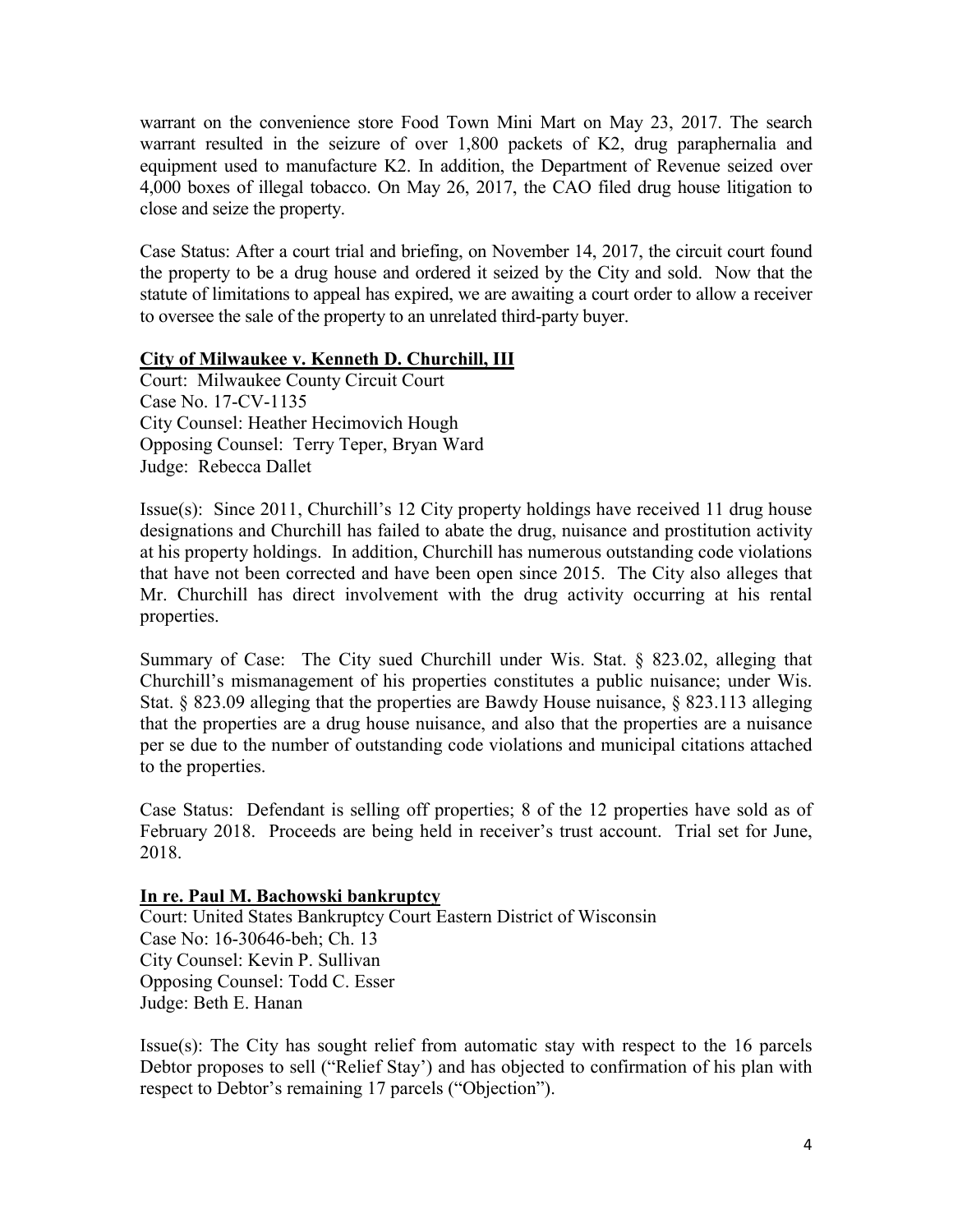Summary of Case: Debtor has been in bankruptcy since October, 2016.

Case Status: In resolution of the City's motion for relief from stay, an order has been entered by the bankruptcy court incorporating agreed-upon deadlines for code compliance and listing for sale with respect to the debtor's properties and providing for increased monthly payments.

#### **City of Milwaukee v. 2904 W Wisconsin LLC**

Court: Milwaukee County Circuit Court Case No: 16-CV-1802 City Counsel: Kail Decker and Joseph Johnson (Kohn) Opposing Counsel Firm: Heller Law Offices, LLC Opposing Counsel: Michael G. Heller Judge: Rebecca F. Dallet

Issue(s): There is a judgment against an LLC that remains unsatisfied.

Summary of Case: The City's collections firm, Kohn Law Firm, obtained a judgment for \$36,465.32 on July 26, 2016, for delinquent taxes against the owner of the property located at 2904 West Wisconsin Avenue. No one appeared for the supplemental examination of the owner's member or agent to inquire about the assets of the LLC owner and the property is now tax-delinquent in excess of \$230,000.

Case Status: The city filed a motion for appointment of a receiver to take over the property and direct rents toward taxes. The hearing on the City's motion is on March 9, 2018.

## **City of Milwaukee v. Mohammad Choudry, et al.**

Court: Milwaukee County Circuit Court Case No: 16-CV-8057 City Counsel: Kail Decker Opposing Counsel: Frank Gimbel, Russell Karnes Judge: William Sosnay

Issue(s): Since 2009, Mohammad Choudry has amassed a portfolio of neglected rental properties. He frequently failed to record sheriff's deeds, regularly did not pay real estate taxes, and hid behind LLCs that incurred significant forfeiture debt. His tenants lived in poor conditions, the city rarely collected debts upon him, and his cash-only business made it difficult to garnish to pay those debts.

Summary of Case: The City sued Mr. Choudry and several related LLCs under causes of action including: debt collection, public nuisance, racketeering, and fraudulent transfers. In addition, the City sought to pierce the corporate veil of the LLCs and hold Choudry personally liable.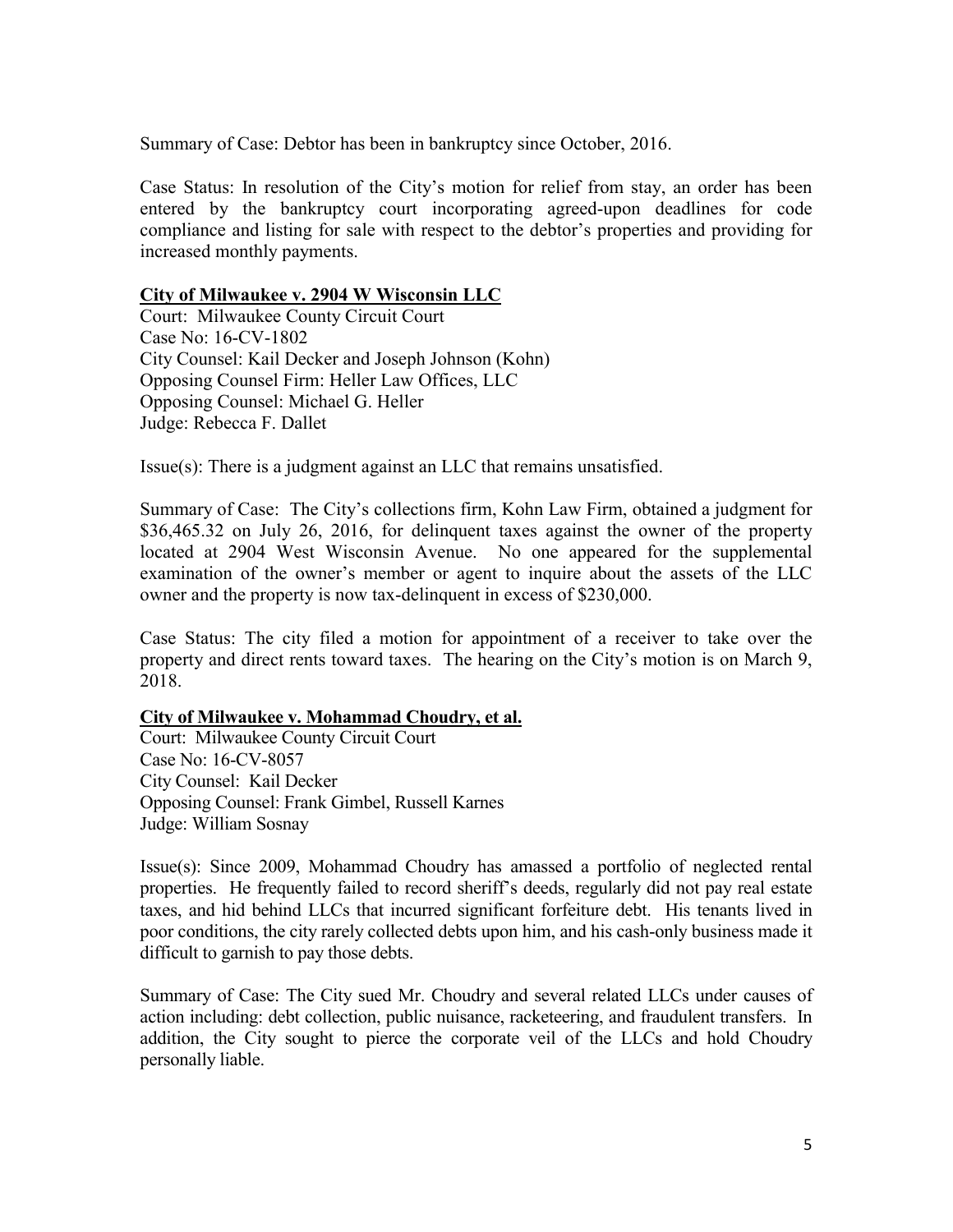Case Status: The receivership has been operating for over a year. All life/safety issues have been addressed and receiver obtained a \$300,000 line of credit with a local bank to pay down debt and assist in making proactive improvements that will reduce future maintenance costs. Also, 15 of the 75 properties will be sold to reduce future expenses and obtain cash.

### **City of Milwaukee Municipal Court v. Will J. Sherard**

Court: Milwaukee County Circuit Court Case No: 16-CV-6628 City Counsel: Patrick Leigl Opposing Counsel: Robert Meyeroff Judge: Glenn Yamahiro

Issue(s): Did the municipal court abuse its discretion when it ordered Will Sherard to pay his municipal forfeitures in full?

Summary of Case: Judge Yamahiro denied Sherard's motion to set aside the municipal order and upheld the order to pay the forfeitures within 60 days. He subsequently denied the motion to stay the order pending the appeal.

Case Status: City prevailed in court of appeals. Will Sherard paid over \$39,000 to the Municipal Court. Case pending-Attorney filed petition for review from Supreme Court.

## **ORP Real Estate Holdings LLC v. City of Milwaukee**

Court: Milwaukee County Circuit Court Case No. 15-CV-10358 City Counsel: Kail Decker Opposing Counsel: Mark Peterson and Rock Pledl Judge: Clare Fiorenza

Issues(s): Temporary and permanent injunction against raze order issued for 2801 W. Wisconsin Avenue for the purpose of providing a residential care center for male juveniles with disabilities. ORP initiated a suit in circuit court contesting the raze; and also in federal court for federal fair housing and disabilities claims.

Summary of Case: Upon stipulation in circuit court, ORP agreed to stipulate to dismissal without prejudice of the federal court case.

Case Status: ORP has sold the property at 2801 W. Wisconsin to the Near West Side Partners and will be moving to dismiss this case against the City as a result.

#### **City of Milwaukee v. M & R Properties Investment, LLC, et al.**

 Court: Milwaukee County Circuit Court Case No: 15-CV-7228 City Counsel: Kail Decker Opposing Counsel: David Halbrooks Judge: Rebecca Dallet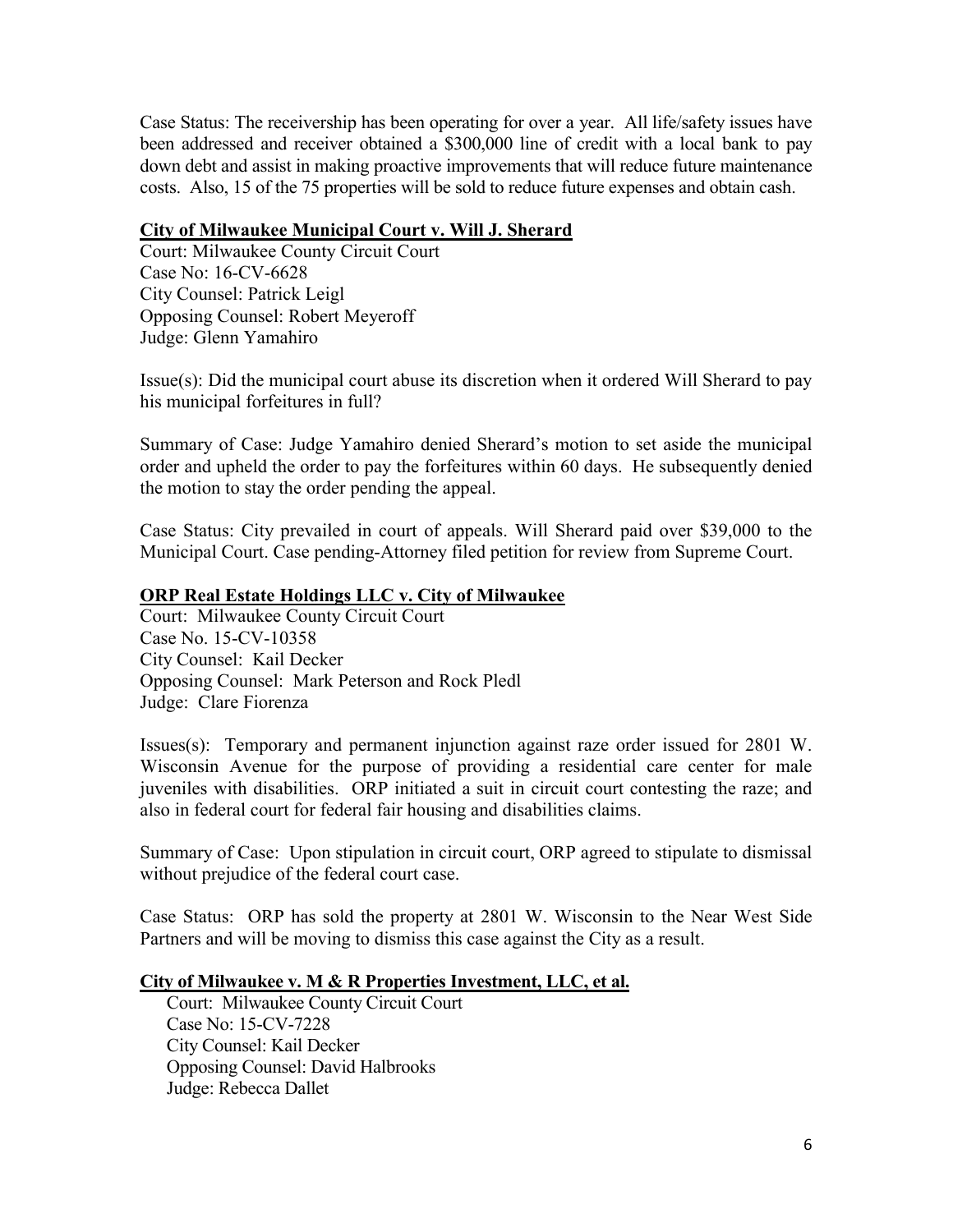Issue(s): Property at 2710 W. Juneau Avenue was dilapidated and uninhabitable. The City served a raze order against the property and the owner did not comply.

Summary of Case: City sued the owner of 2710 W. Juneau Avenue to force it to raze the building. The owner stipulated to razing the building by a certain date. It failed to do so by that date. The city sought a finding of contempt and sanctions which was denied. Just prior to another scheduled contempt hearing, the owner conveyed the property to a third party who was not financially capable of completing the project. The city filed a motion under Ch. 242 to declare the conveyance to be a fraudulent transfer and the owner agreed to void the conveyance. The City razed this building in March 2017 at its cost due to the extended period of time it would take to compel the owner.

Case Status: The case is now a collections action by Kohn Law Firm.

## **City of Milwaukee v. ELRA 2121, LLC, et al.**

Court: Milwaukee County Circuit Court Case No: 15-CV-3720 City Counsel: Kail Decker Opposing Counsel: David Halbrooks Judge: William Sosnay

Issue(s): Property at 2405 W. National Avenue was dilapidated and uninhabitable. The City served a raze order against the property and the owner did not comply.

Summary of Case: City sued the owner of 2405 W. National Avenue to force it to raze the building. The owner expressed an interest in fixing the property instead and posted \$20,000 as a bond to assure its completion. Through a stipulation with the City, the owner was provided with an opportunity to repair the building. The owner successfully rehabilitated the property in early January and sold it that same date to a third party.

Case Status: The owner complied with the court's order 103 days after the deadline. The court adjusted its contempt order to impose \$100 per day for a total of \$10,300 in contempt forfeitures. The City will receive that amount from the \$20,000 bond and return the rest to the owner's attorney.

# **City of Milwaukee: Notice of Intent to File Application for Appointment of a Receiver**

Court: None, published only (March 30, 2017) Case No.: N/A City Counsel: Heather Hecimovich Hough Opposing Counsel: Victor M. Arellano Judge: N/A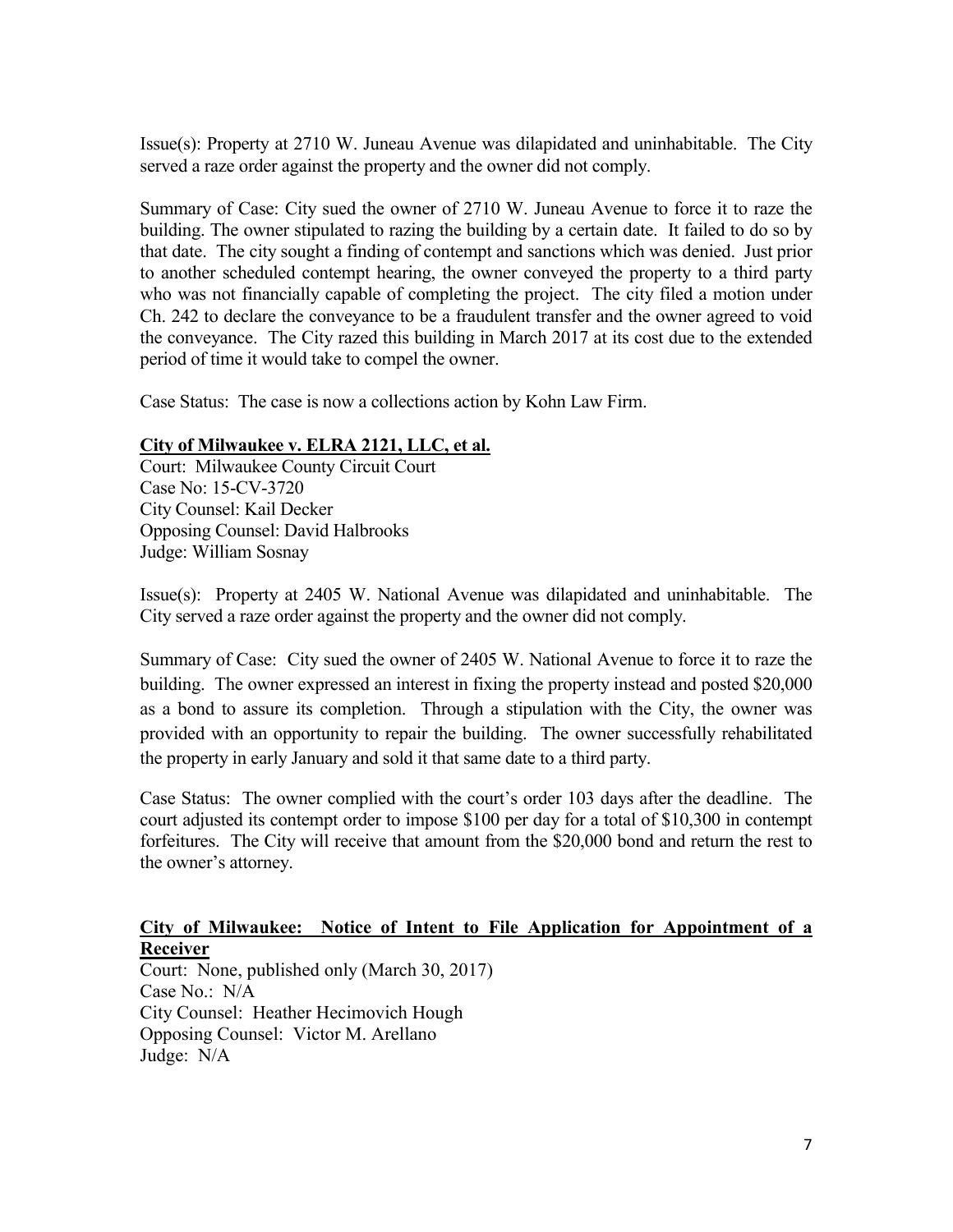Issue(s): Since 2011, DNS has issued at least 138 orders identifying at least 854 code violations at Miguel Saldivar's property holdings. To date, 44 orders to correct 458 code violations remain unabated.

Summary of Case: The City published the Notice of Intent to File Application for Receivership on March 30, 2017, with the intent of filing a nuisance action for receivership in circuit court after the expiration of 60 days (as required by statute).

Case Status: In March of 2017, the City published and recorded a Notice of Intent to File for Application of Receivership for all of the properties owned by Miguel Saldivar or one of his LLC entities. The notice was filed under the Wisconsin nuisance statute, and requested that Saldivar abate all nuisances (code violations) in 60 days or the City would file an application for a receiver. Shortly thereafter, Mr. Saldivar retained Attorney Victor Arellano to represent him in this matter. In addition, the City was contacted by Attorney Dan Habeck who represented F Street Investments. F Street had mortgages on a number of the property holdings and was concerned that the properties were grossly illmaintained. Victor Arellano, Mr. Saldivar's attorney, requested that the City enter into an agreement with Mr. Saldivar allowing him 120 days to make all the repairs to all of the properties. The City entered into the agreement. F Street Investments was closely monitoring the agreement because of their interest in the properties. The City terminated the agreement with Mr. Saldivar on May 23, 2017 for his failure to abide by the agreement's terms. The City discussed the matter with F Street and they moved forward with foreclosure actions that included requests that the Court appoint a receiver to manage/maintain the properties during the pendency of the foreclosure actions. The City attended these hearings and provided information to the court about the conditions at the properties and supported receivership requests. The court appointed receivers for all of the properties mortgaged by F Street. In addition, the City will be taking over ownership of three Saldivar properties in tax foreclosure. They are included in this next tax foreclosure batch that should be filed in March.

## **City of Milwaukee v. NTO LLC**

Court: Milwaukee County Circuit Court Case No: 15-CV-5210 City Counsel:Nicholas DeSiato Opposing Counsel: David Frank Judge: John DiMotto

Issue(s): A California-style hotel building at 2408 W. Kilbourn Avenue was a frequent location for prostitution, drug sales, and other public nuisance activity that disrupted the neighborhood.

Summary of Case: In August 2015, the CAO obtained a court order for a nuisance receivership for the 15-unit apartment. In May 2016, DNS ordered the property razed. In